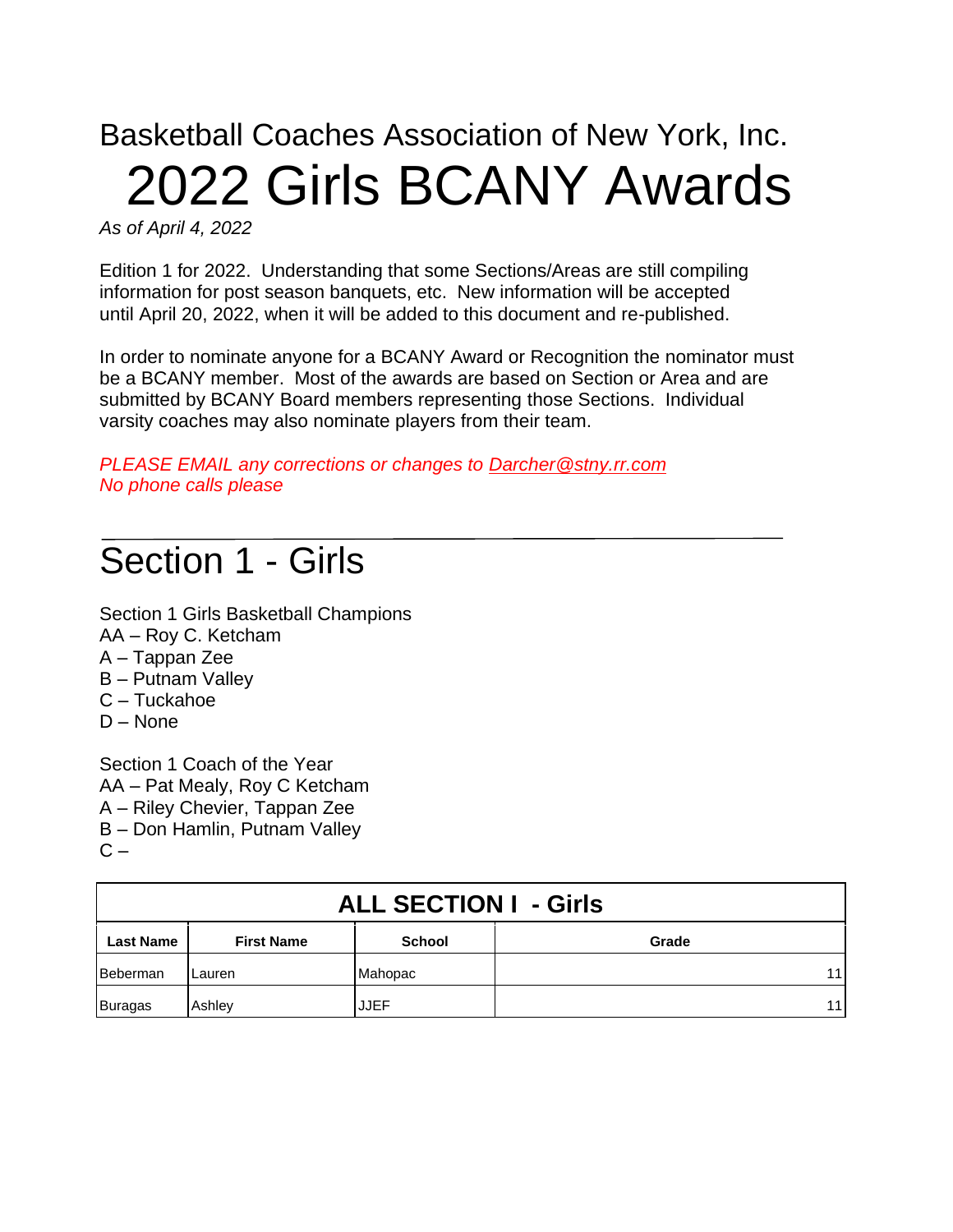| Carrafiello             | Cat         | <b>Briarcliff</b>   | 11               |
|-------------------------|-------------|---------------------|------------------|
| Casey                   | Meghan      | Ursuline            | 12               |
| Corelli                 | <b>Beth</b> | <b>Byram Hills</b>  | 12               |
| Croker                  | Ciara       | Ursuline            | 12               |
| DeChent                 | Eva         | Putnam Valley       | 11               |
| DeMeo                   | Mel         | Mahopac             | 12               |
| Febres                  | Alyssa      | Saunders            | $10$             |
| Falesto                 | Allie       | Albertus Magnus     | $10$             |
| Galgano                 | Grace       | <b>Brewster</b>     | 12               |
| Hormazabal              | Tyler       | Lakeland            | 12               |
| Jean-Baptiste Stephanie |             | <b>JJEF</b>         | 12               |
| Kupi                    | Ariana      | Tappan Zee          | 11               |
| LeBuhn                  | Katie       | Irvington           | 12               |
| Linehan                 | Kellie      | Tappan Zee          | 12               |
| Linnin                  | Sierra      | Albertus Magnus     | 12               |
| Mallozzi                | Grace       | North Rockland      | 12               |
| Martin                  | Paige       | Hastings            | 12               |
| McGrane                 | Maggie      | Pearl River         | 12               |
| McIver                  | Aliya       | <b>White Plains</b> | 11               |
| Mercado                 | Michelle    | Ossining            | 12               |
| Nascimento              | Sophia      | Ursuline            | $\boldsymbol{9}$ |
| Nicholas                | Cadence     | <b>Walter Panas</b> | $\boldsymbol{9}$ |
| Orlando                 | Amanda      | Putnam Valley       | 12               |
| Pelish                  | Simone      | OLL                 | $10$             |
| Phelan                  | Dana        | Tappan Zee          | 12               |
| Plata                   | Ineivi      | <b>White Plains</b> | $10$             |
| Torres                  | Nai         | Putnam Valley       | $10$             |

**All Academic** - Jackie Zodda , Clarkstown South High School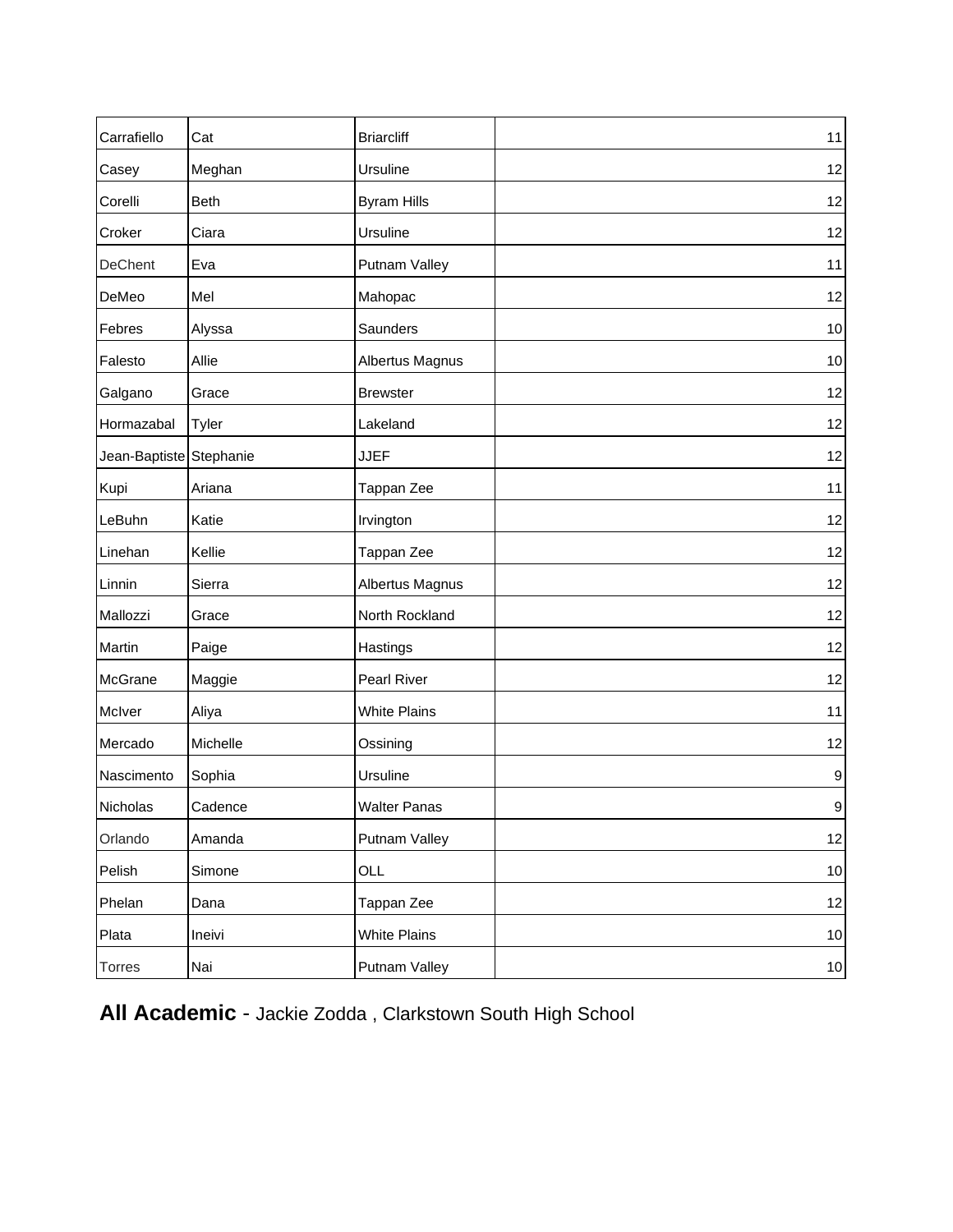## Section 2 - Girls

- AA Albany
- A Averill Park
- B Schalmont
- C Duanesburg
- D Hartford

Coaches of the Year –

- AA Decky Lawson Albany
- A Sean Organ -Averill Park
- B Jeff Van Hoesen Schalmont
- C Chris Herron Duanesburg
- D Jason Johnson Hartford

All Section Team

- Amelia Wood Averill Park SR
- Jillian Huerter Shenendehowa SR
- Natasha Chudy Saratoga JR
- Jayla Tyler Colonie JR
- Shonyae Edmonds Albany JR
- Maren Louridas Bethlehem SR
- Carlie Rzeszotarski Burnt Hills SR
- Janay Brantley Catskill JR
- Peyton Graber Schalmont SR
- Karissa Antoine Schalmont So
- Madison Meyer Duanesburg SR
- Allison O'Hanlon Duanesburg SO
- Lexi Wright Berne Knox Westerlo SR
- Michelina Lombardi Averill Park SR
- Kaelah Carter Shaker SR

*Section 3 Girls - no information provided - yet*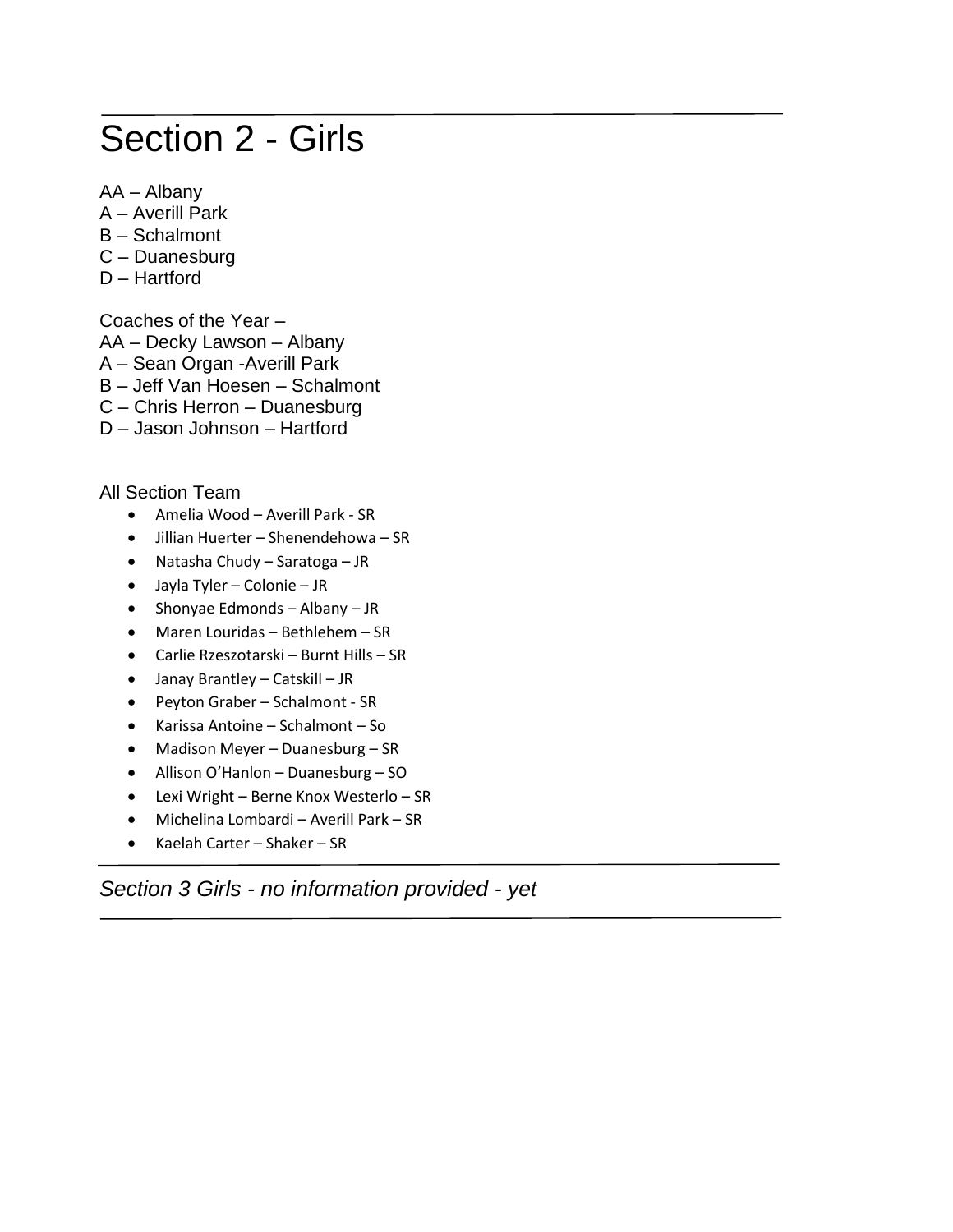## Section 4 Girls

#### BCANY 2022 Coach of the Year:

- AA: Jamie Nichols (Corning HS) A: Brianna Thompson (Maine-Endwell HS) B: Josh Bennett (Norwich HS)
- C: Greg Schweiger (Newark Valley HS)
- D: Mike Dutcher (Franklin HS)

#### BCANY 2022 Player of the Year:

AA: Jalea Abrams (Elmira HS)

A: Kaety L'Amoreaux (Maine-Endwell HS)

- B: Margaret Dougher (Norwich HS)
- C: Hayley Beebe (Newark Valley HS)
- D: Brooke Tillotson (Marathon HS) and Kayla Campbell (Franklin HS)

#### BCANY : 1<sup>st</sup> Team All-Section 4 Team (18 Total...in no order):

| Jalea Abrams             | <b>Elmira HS</b>        |
|--------------------------|-------------------------|
| Megan Fedor              | <b>Elmira HS</b>        |
| <b>Carly Scott</b>       | <b>Horseheads HS</b>    |
| Jenna DiNardo            | Corning HS              |
| Alyssa Dobson            | <b>Corning HS</b>       |
| Kaety L'Amoreaux         | <b>Maine-Endwell HS</b> |
| Margaret Dougher         | Norwich HS              |
| <b>Emily Evans</b>       | Norwich HS              |
| <b>Kennedy Westbrook</b> | <b>Waverly HS</b>       |
| Ang McGraw               | Oneonta HS              |
| Sylvia Liddle            | Delaware Academy        |
| <b>Kailey Kalet</b>      | <b>Union Springs HS</b> |
| <b>Madalyn Barrows</b>   | Oxford HS               |
| <b>Hayley Beebe</b>      | <b>Newark Valley HS</b> |
| <b>Taylor Benjamin</b>   | <b>Newark Valley HS</b> |
| <b>Cha Gardner</b>       | <b>Newark Valley HS</b> |
| Kayla Campbell           | <b>Franklin HS</b>      |
| <b>Brooke Tillotson</b>  | <b>Marathon HS</b>      |
|                          |                         |

|                | BCANY: 2 <sup>nd</sup> Team All-Section 4 (15 Totalin no order): |
|----------------|------------------------------------------------------------------|
| Sophia Bonnell | Horseheads HS                                                    |
| Kellie Zoerb   | Corning HS                                                       |
| Mia Little     | Ithaca HS                                                        |
| Marissa Smith  | Johnson City HS                                                  |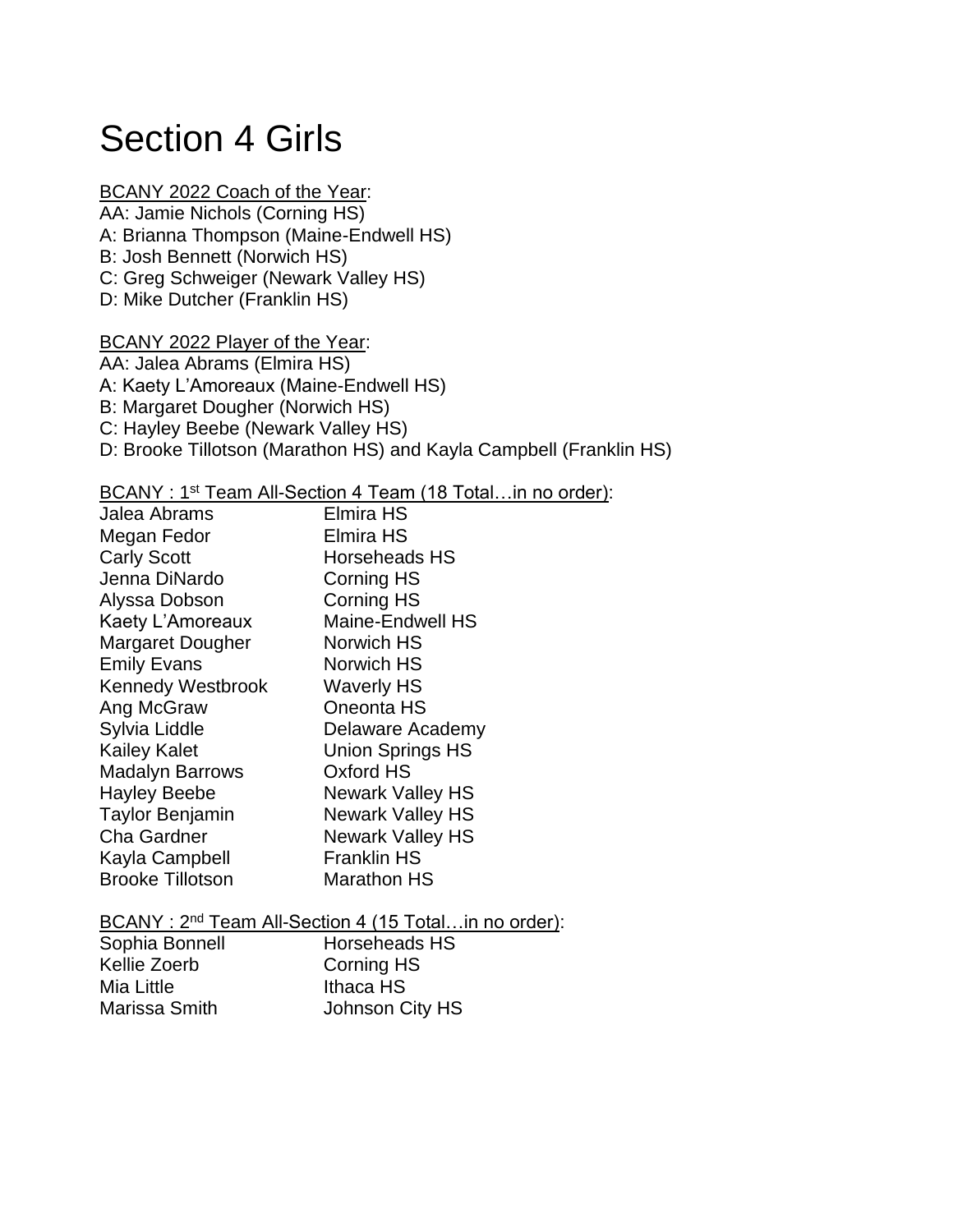| <b>Precious Gabriel</b> | Johnson City HS             |
|-------------------------|-----------------------------|
| <b>Ally Stank</b>       | <b>Union-Endicott HS</b>    |
| Liv Muse                | <b>Vestal HS</b>            |
| <b>Maddy Triskett</b>   | Chenango Valley HS          |
| Marasia Dyes            | <b>Seton Catholic HS</b>    |
| Payton Littlefield      | Thomas A Edison HS          |
| <b>Kylie Mussaw</b>     | Unatego HS                  |
| Hannah Ferguson         | Newark Valley HS            |
| <b>Gracie Gardner</b>   | <b>Newark Valley HS</b>     |
| <b>Shannon Maloney</b>  | <b>Elmira-Notre Dame HS</b> |
| Marissa Campbell        | <b>Franklin HS</b>          |
|                         |                             |

#### **Golden Media Award Nomination**

Tim Taylor - Tioga County Sports Report Website

#### **Team Academic All State**

Owego Free Academy

#### **Coaching Dedication Award**

Luke McEvoy – 15 years

*Section 5 Girls - No information provided yet*

*Section 6 Girls - No information provided yet*

*Section* 7 *Girls - No information provided yet*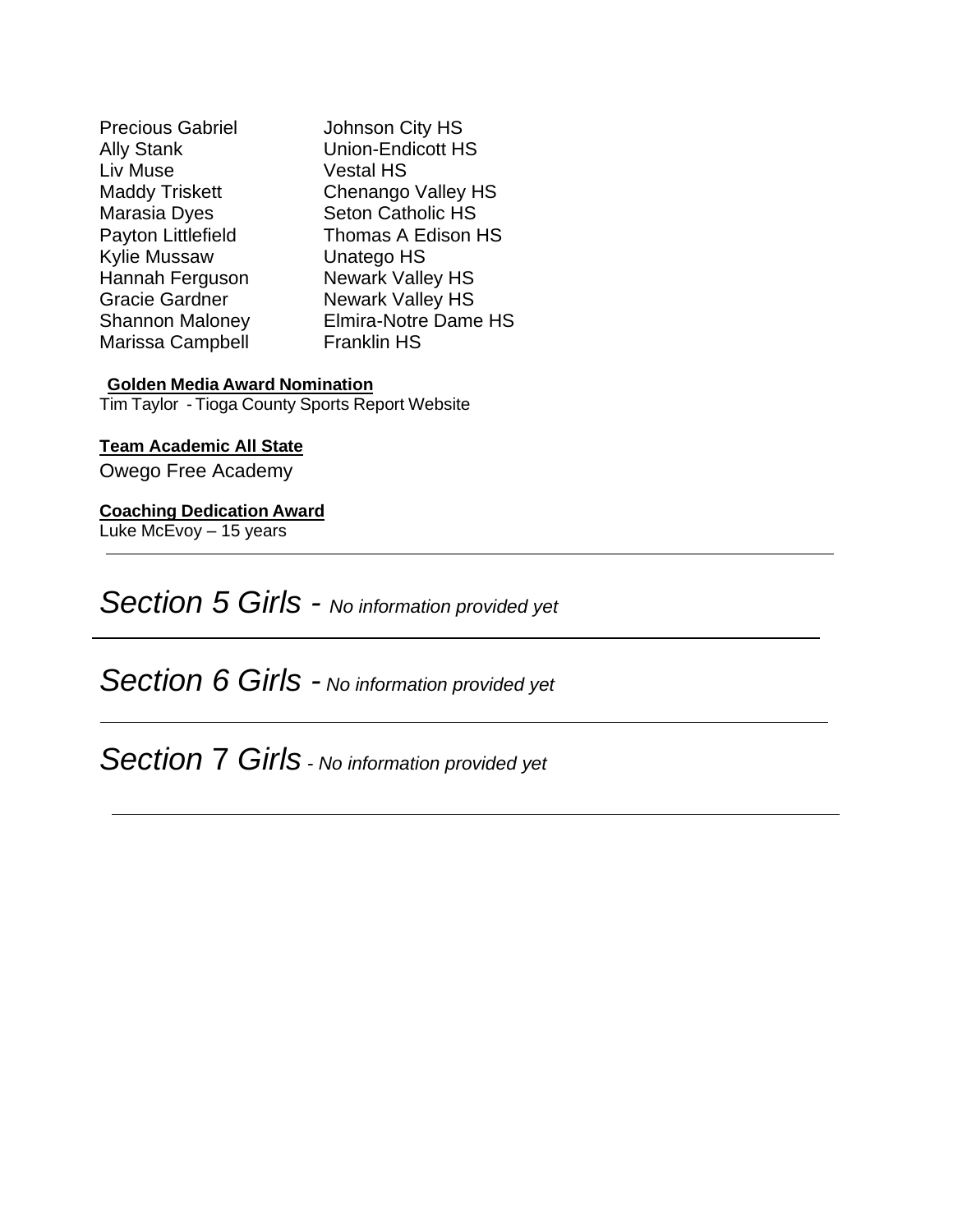## Section 8 Girls **Academic All-State**

| <b>Name</b>                | <b>School</b>        | Grade |
|----------------------------|----------------------|-------|
| <b>Andie Adams</b>         | Lawrence             | 11    |
| Ava Anguili                | MacArthur            | 11    |
| <b>Caitlin Barrett</b>     | Manhasset            | 11    |
| Ava Bartoli                | <b>North Shore</b>   | 11    |
| Renee Burden               | <b>Carle Place</b>   | 12    |
| <b>Emma Cheslock</b>       | <b>Floral Park</b>   | 12    |
| Alexa Cirabisi             | Massapequa           | 11    |
| <b>Riley Clark</b>         | Mepham               | 12    |
| Natalie DeMeo              | Port Washington      | 11    |
| <b>Lexie Feit</b>          | <b>Carle Place</b>   | 12    |
| Julia Foppiano             | Plainedge            | 11    |
| <b>Kate Gilliam</b>        | North Place          | 12    |
| Morgan Griffin             | <b>North Place</b>   | 12    |
| Lilah Grubman              | Syosset              | 12    |
| <b>Hailey Guerrero</b>     | Mepham               | 12    |
| <b>Erin Harkins</b>        | <b>Floral Park</b>   | 12    |
| <b>Hailey Hnis</b>         | <b>MacArthur</b>     | 12    |
| Lindsay Hogan              | <b>Locust Valley</b> | 12    |
| Jamie Horodecki            | Seaford              | 12    |
| <b>Shannon Hughes</b>      | <b>Bethpage</b>      | 12    |
| Caitlin Kenney             | Mineola              | 10    |
| Emma Kline                 | <b>Floral Park</b>   | 11    |
| Amanda Leary               | <b>Carle Place</b>   | 12    |
| Caitlin Leary              | <b>Carle Place</b>   | 10    |
| Alexandria Leggio          | Seaford              | 12    |
| Abby Lyons                 | <b>Carle Place</b>   | 12    |
| Ryan Murphy                | MacArthur            | 12    |
| <b>Briana Neary</b>        | Massapequa           | 10    |
| Kyle Nembach               | Lynbrook             | 12    |
| Kaelyn O'Brien             | Lynbrook             | 11    |
| Orobo Ogbovoh              | Elmont               | 12    |
| Riley O'Hagan              | East Rockaway        | 12    |
| <b>Emma Poland</b>         | East Rockaway        | 10    |
| Kasey Prybylski            | <b>Garden City</b>   | 12    |
| Meghan Rode                | <b>Garden City</b>   | 12    |
| Sophia Schrader            | Mineola              | 12    |
| Lucinda Setteducate Mepham |                      | 12    |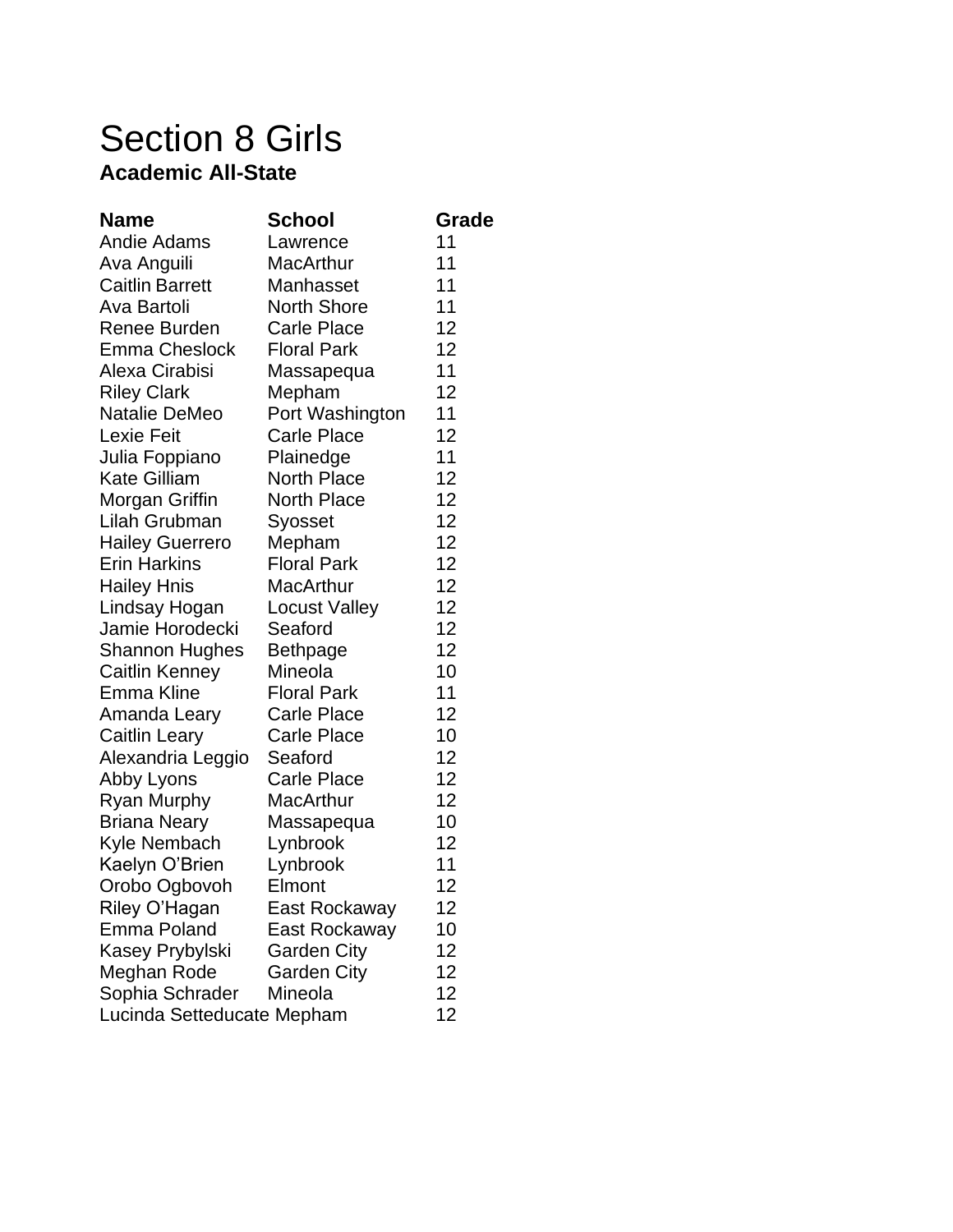#### **Academic All-State - continued**

| <b>Name</b>           | <b>School</b>        | Grade |
|-----------------------|----------------------|-------|
| <b>Parker Surface</b> | Seaford              | 12    |
| <b>Kerry Svraka</b>   | Plainedge            | 12    |
| <b>Madison Taylor</b> | Wantagh              | 12    |
| Payton Tini           | <b>Locust Valley</b> | 11    |
| <b>Abby Walters</b>   | Mineola              | 12    |
| <b>Riley Weiss</b>    | <b>Hewlett</b>       | 11    |

### **ACADEMIC ALL-STATE TEAM**

CALHOUN CARLE PLACE EAST ROCK-AWAY FLORAL PARK LYNBROOK MASSAPEQUA MEPHAM NEW HYDE PARK PLAINEDGE **SEAFORD** SYOSSET WANTAGH

### **ALL-SECTION TEAM (SMALL SCHOOLS)**

| <b>Andie Adams</b>     | Lawrence                  | 11 |
|------------------------|---------------------------|----|
| Olivia Agunzo          | <b>Levittown Division</b> | 11 |
| <b>Caitlin Barrett</b> | Manhasset                 | 11 |
| Julia Foppiano         | Plainedge                 | 11 |
| Morgan Griffin         | <b>North Place</b>        | 12 |
| <b>Hailey Guerrero</b> | Mepham                    | 12 |
| <b>Erin Harkins</b>    | <b>Floral Park</b>        | 12 |
| Lindsay Hogan          | <b>Locust Valley</b>      | 12 |
| Jamie Horodecki        | Seaford                   | 12 |
| <b>Shannon Hughes</b>  | <b>Bethpage</b>           | 12 |
| Kyle Nembach           | Lynbrook                  | 12 |
| Kaelyn O'Brien         | Lynbrook                  | 11 |
| Rae Sawyer             | Elmont                    | 12 |
| <b>Kerry Svraka</b>    | Plainedge                 | 12 |
| <b>Madison Taylor</b>  | Wantagh                   | 12 |
| Payton Tini            | <b>Locust Valley</b>      | 11 |
| <b>Abby Walters</b>    | Mineola                   | 12 |
| <b>Riley Weiss</b>     | <b>Hewlett</b>            | 11 |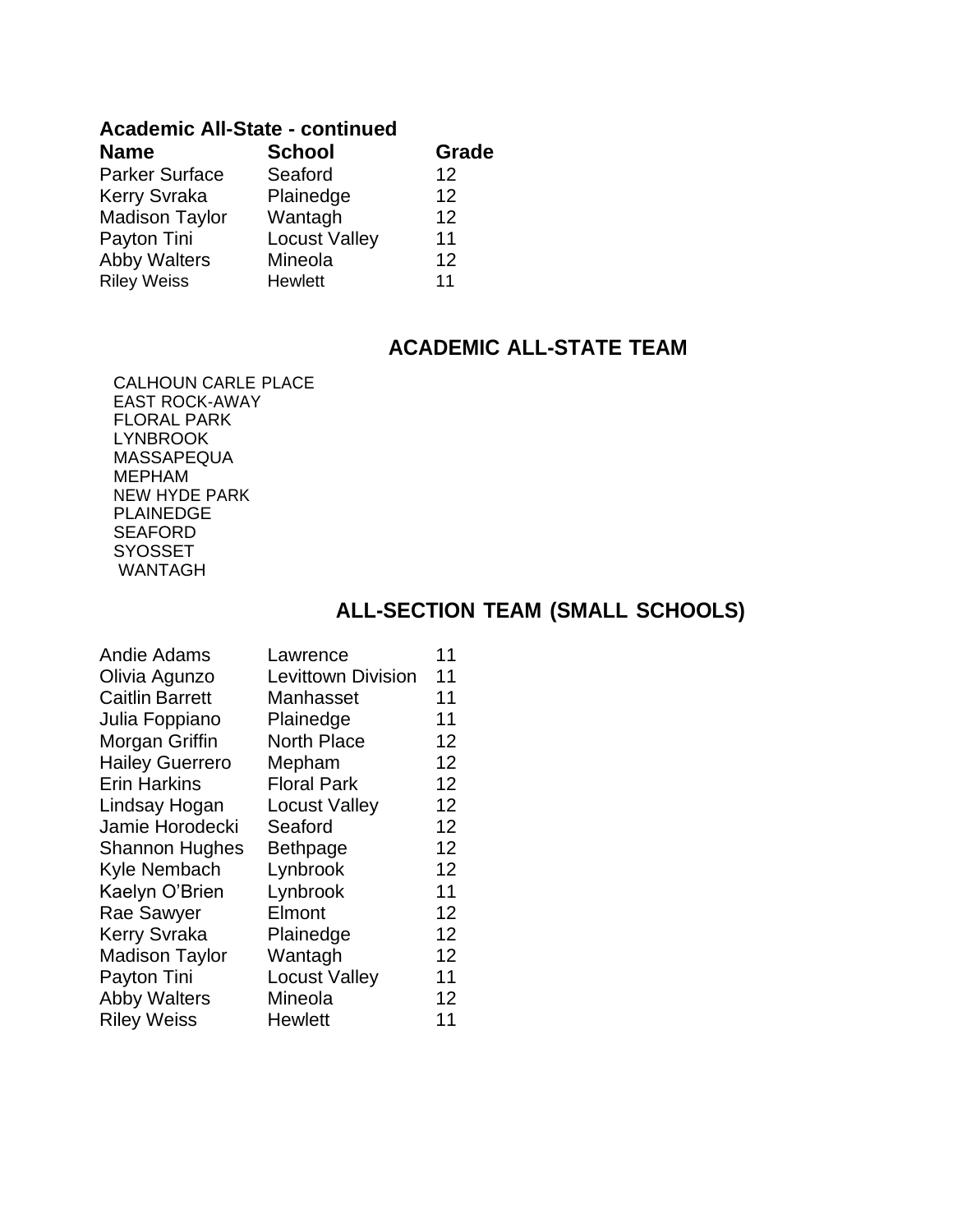### **ALL-SECTION TEAM** (LARGE SCHOOLS)

| Alexa Cirabisi         | Massapequa     | 11 |
|------------------------|----------------|----|
| Ania Crocker           | Freeport       | 10 |
| Payton Dulan           | <b>Baldwin</b> | 9  |
| <b>Renelle Grannum</b> | <b>Baldwin</b> | 10 |
| Lilah Grubman          | Syosset        | 12 |
| Dallysshya Moreno      | <b>Baldwin</b> | 11 |
| <b>Briana Neary</b>    | Massapequa     | 10 |
| Katelyn Simpson        | <b>Baldwin</b> | 11 |
| Taneece Wooden         | Freeport       | 11 |

#### **TEAM FIRST AWARD**

| <b>Marthe Blanfort</b>  | Elmont             | $12 \,$ |
|-------------------------|--------------------|---------|
| Victoria Costa          | Syosset            | 12      |
| <b>Riley Griffin</b>    | New Hyde Park      | 12      |
| Amanda Hoyer            | East Rockaway      | 12      |
| Kaitlyn McVeigh         | <b>Floral Park</b> | $12 \,$ |
| Kyle Nembach            | Lynbrook           | 12      |
| <b>Michael Prudente</b> | Massapegua         | 12      |
| Abby Sherman            | Hewlett            | 12      |
| Giavanna Stamatelo      | MacArthur          | 12      |
| <b>Brooke Surface</b>   | Seaford            | 12      |
| Kayla Weber             | Mepham             | 12      |
| Taneece Wooden          | Freeport           | 11      |

#### **STUDENT ASSISTANT**

| Marthe Blanfort  | Elmont             | -12 |
|------------------|--------------------|-----|
| Jessica Fackler  | Massapegua         | 11  |
| Cary Lacey       | <b>Floral Park</b> | 12  |
| Caroline Wotruba | Mineola            | 12  |

#### **COACHING COMMITTMENT**

| Dave Radtke  | Calhoun/MacArthur | 20 years |
|--------------|-------------------|----------|
| Alex Soupios | Sewanhaka         | 15 years |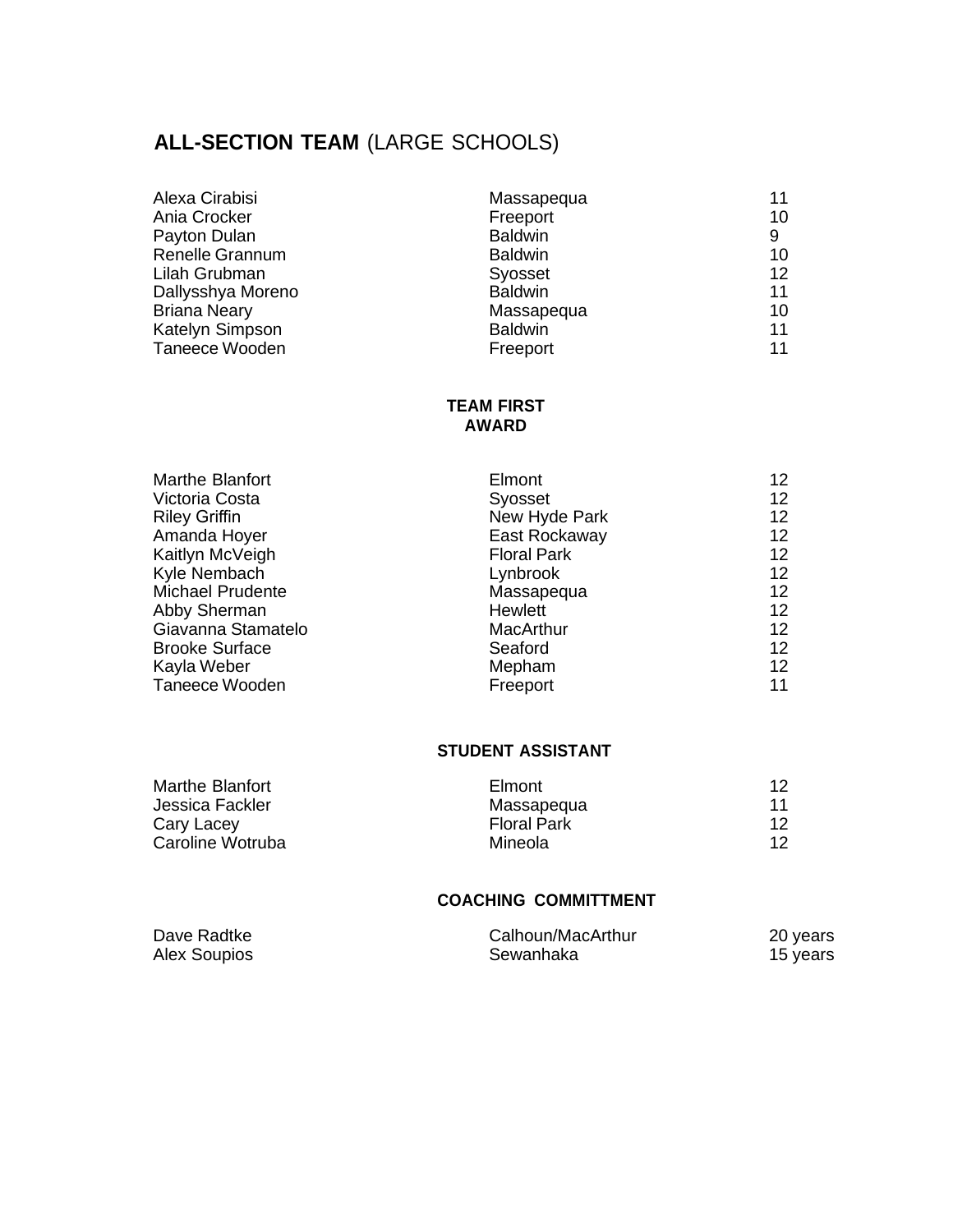#### **SCHOLAR ATHLETE**

| Chelseas Aliu         | Uniondale          | 12                |
|-----------------------|--------------------|-------------------|
| Amanda Ayres          | <b>North Shore</b> | 12                |
| Ella Begley           | <b>North Shore</b> | $12 \overline{ }$ |
| <b>Windy Destin</b>   | Freeport           | 12                |
| Ancksu Dixon          | Freeport           | 12                |
| <b>Kate Gilliam</b>   | <b>North Shore</b> | $12 \overline{ }$ |
| Elizabeth Gresalfi    | Locust Valley      | 12                |
| Lilah Grubman         | Syosset            | 12                |
| Gabrielle Hanelin     | Calhoun            | $12 \overline{ }$ |
| Lindsay Hogan         | Locust Valley      | $12 \overline{ }$ |
| <b>Shannon Hughes</b> | <b>Bethpage</b>    | 12                |
| Theresa Lynch         | East Rockaway      | 12                |
| Kyle Nembach          | Lynbrook           | $12 \overline{ }$ |
| Riley O'Hagan         | East Rockaway      | 12                |
| Olivia Perrone        | Calhoun            | 12                |
| Kasey Prybylski       | <b>Garden City</b> | $12 \overline{ }$ |
| Nora Schatz           | <b>North Shore</b> | 12                |
| <b>Kerry Svraka</b>   | Plainedge          | $12 \overline{ }$ |
| <b>Madison Taylor</b> | Wantagh            | 12                |
| Emma Williamson       | Seaford            | 12                |

#### **COACHING VICTORIES**

| Pete Cerrone | Farmingdale/Bethpage | 600 |
|--------------|----------------------|-----|
| Jim Mulvey   | Mepham               | 200 |

#### **PGC HEART OF A CHAMPION**

| Keziah Job           | Lynbrook      | 12  |
|----------------------|---------------|-----|
| Alana Morse          | Mepham        | -12 |
| <b>Grace Tumulty</b> | New Hyde Park | 12  |
| Taneece Wooden       | Freeport      | 11  |

## Section 9 - Girls

**Player of the Year -- Class AA -** Megan Desrats- Warwick **Class A -** Sarah Mesuch -Wallkill **Class B -** Morgan Tompkins- Red Hook **Class C -** Megan Fox- Millbrook **Class D -** Kristina Davis- Livingston Manor

**Coach of the Year Class AA -** Jim O'Brien- Warwick **Class A -** AJ Higby -Wallkill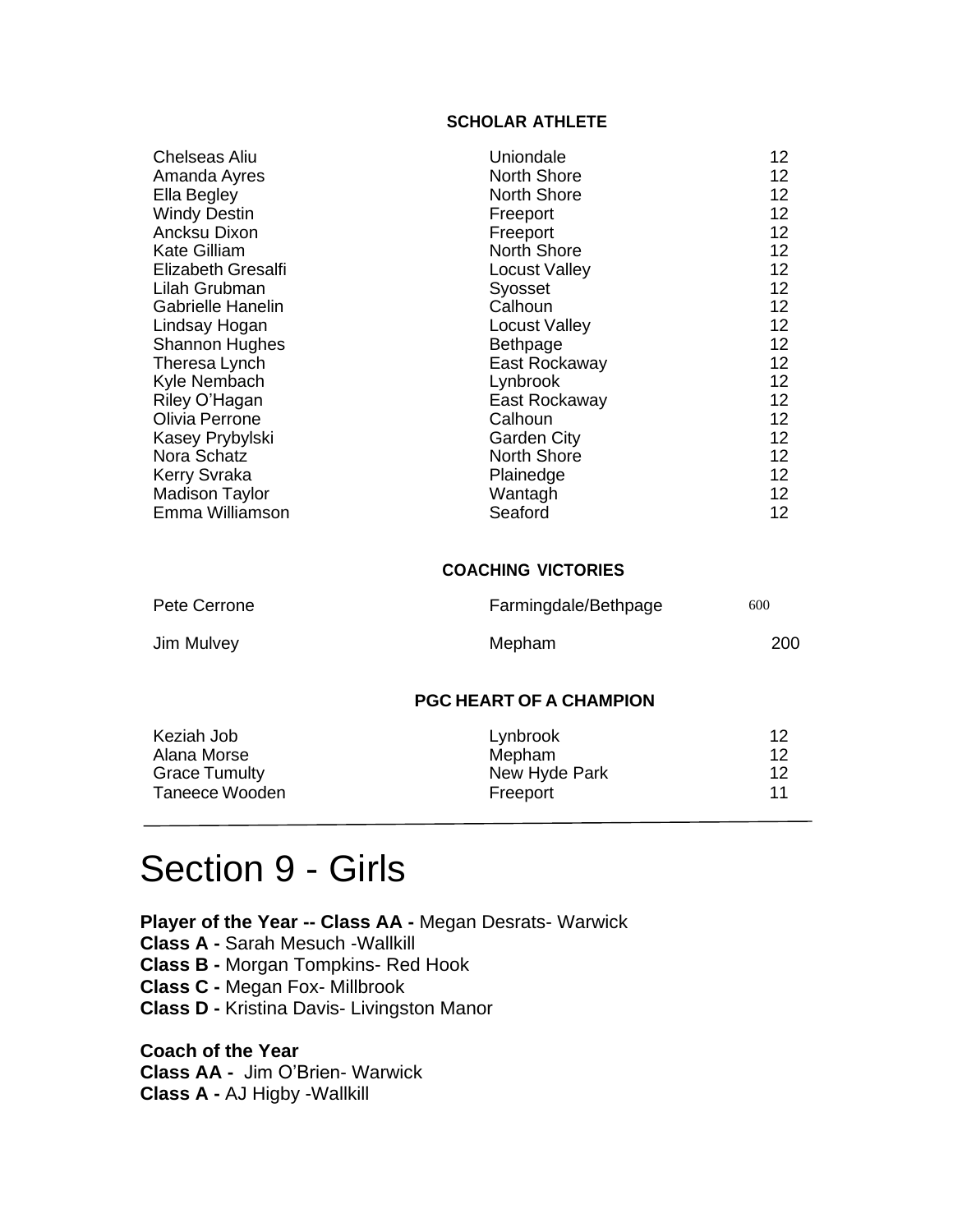**Class B -** Andrew Makebisch- Red Hook

- **Class C -** Adam Peek- Millbrook
	- Lindsay Rock- Chester

**Class D -** Maggi Fitzpatrick- Livingston Manor

#### **Sectional Champions –**

- **Class AA -** Warwick
- **Class A -** Wallkill
- **Class B -** Red Hook
- **Class C -** Millbrook
- **Class D -** Livingston Manor

#### **Section 9 Girls All Section Players**

#### **Class AA**

Megan Desrats **Warwick** Warwick **Negan Desrats** Meghan Selvaggio **Warwick Warwick** Senior Sarah Davis **Marwick** Senior Paige Girardi **Warwick Warwick Warwick Warwick** Jah-Esa Stokes Pine Bush Sophomore Ketura Rutty **Pine Bush Preshman** Daysha Simmons **Newburgh** Newburgh Senior Isabella Suero **Newburgh** Newburgh Sophomore Asia Lebon **Kingston** Kingston Sophomore Kalia Hylton-Jackson Kingston Senior Riley Schmidt **Valley Central** Junior Ashley MacCalla Middletown 7 Ella Natal **Monroe-Woodbury** Junior Madison Fileen Monroe-Woodbury Freshman

#### **Class A**

Emma Schwarzbeck Wallkill **Wallet Walls** View Munior Emma Spindler Mallkill Number of Wallkill Senior Zoe Mesuch **Mallkill** Newsletter Wallkill **Freshman** Reilly Landisi **Beacon** Beacon **Freshman** Sage Fanelli Saugerties Saugerties Junior Molly Boek Saugerties Junior<br>Mia Dinnocenzio Cornwall Senior Mia Dinnocenzio Cornwall Senior Gabby Shapiro **Cornwall** Cornwall Senior Cara Malone Cornwall Sophomore Jillian Brosnan Goshen Junior Yadi Smith **FD Roosevelt** Sophomore Nikiru Awaka **FD Roosevelt** Junior Aaliyah Mota **Monticello** Monticello Monticello Junior Reagan Brockway **Washingtonville** Senior Brianna Lang **Washingtonville** Senior

#### **Class B**

Darrah Allison Onteora Junior Morgan Tompkins McKenzie Simmons **Red Hook** McKenzie Simmons Emilie Kent **Red Hook CONFIDENT** CONFIDENTIES

Monroe-Woodbury Junior

7<sup>th</sup> Grader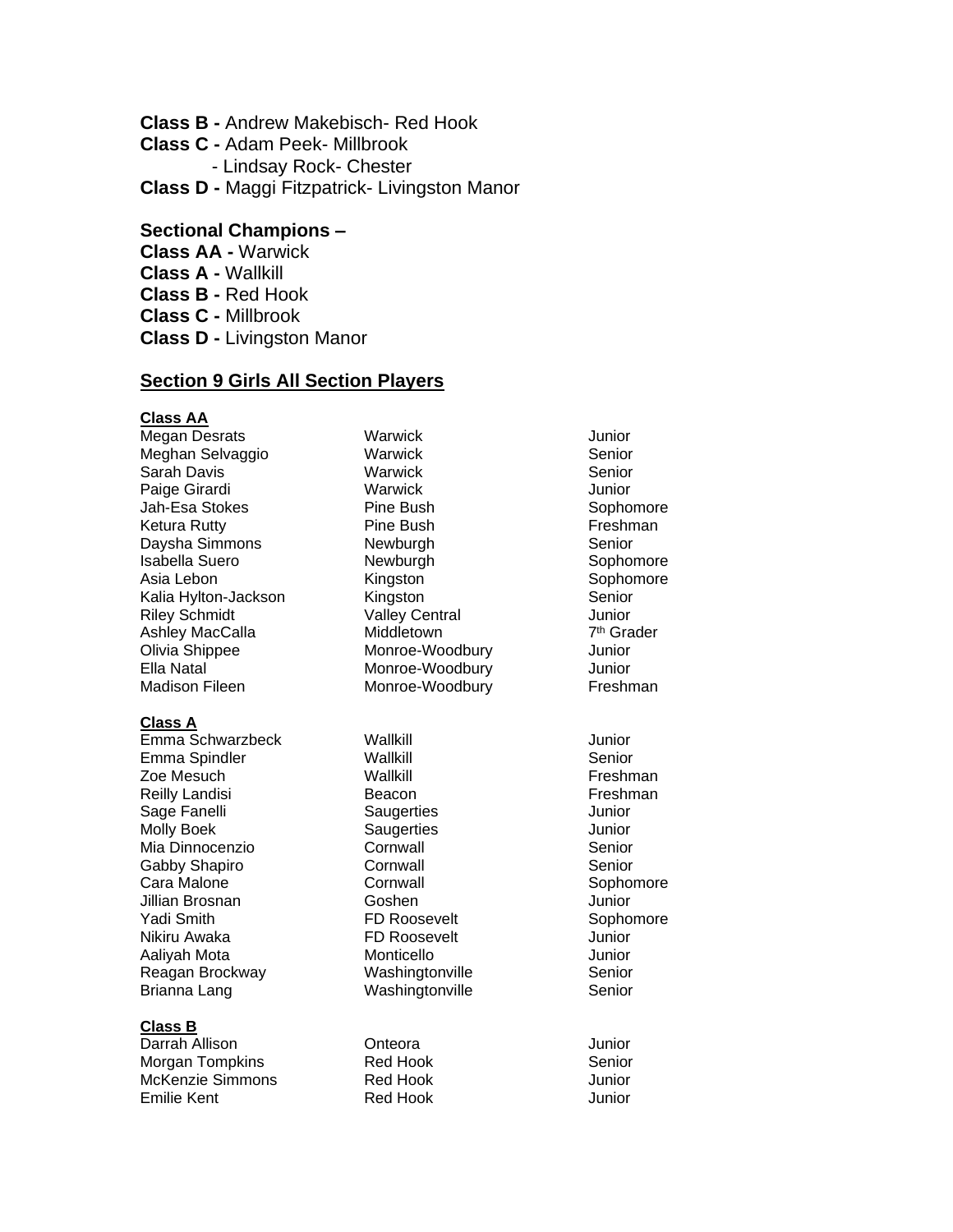| <b>Blyth McQuade</b><br>Hannah Polumbo<br>Gabby Murphy<br>Michaela Byrons<br>Josey Arbogast<br>Aniyah Lewis<br>Audrey Elisondo        | Spackenkill<br>Marlboro<br>Marlboro<br><b>Burke Catholic</b><br>James I. O'Neill<br>James I. O'Neill<br>James I. O'Neill | Junior<br>Sophomore<br>Freshman<br>Junior<br>Senior<br>Senior<br>Junior |
|---------------------------------------------------------------------------------------------------------------------------------------|--------------------------------------------------------------------------------------------------------------------------|-------------------------------------------------------------------------|
| Jena Russo<br>Magnolia Flamhaft<br>Maddie Malak<br><b>Ashley Grande</b><br><b>Class C</b>                                             | <b>New Paltz</b><br><b>Rondout Valley</b><br><b>Rondout Valley</b><br>Fallsburg                                          | Sophomore<br>Junior<br>Junior<br>Junior                                 |
| Nat Fox<br>Ella Wilson<br>Shannon Sgombick<br><b>Riley Ernst</b><br>Allison Bono<br><b>Trinity Delgado</b><br>Lily Brenner<br>Class D | <b>Millbrook</b><br><b>Millbrook</b><br><b>SS Seward</b><br>Sullivan West<br>Chester<br>Chester<br><b>Pine Plains</b>    | Sophomore<br>Senior<br>Senior<br>Junior<br>Junior<br>Senior<br>Senior   |
| None selected                                                                                                                         |                                                                                                                          |                                                                         |

*Section 10 - No information received yet*

*Section 11 - No information received yet*

*NYC Catholic Schools - No information received - yet*

### **NEW YORK STATE PRIVATE SCHOOL GIRLS**

#### **ALL-STATE NYS PRIVATE SCHOOL GIRLS' 1ST TEAM**

Mary Ashley Groot (Jr.) - Dalton School Izzy Wesley (Fr.) – Dalton School Nyla Blake Soden (Fr) – Dalton School Brianna Robles (Soph.) – Poly Prep Country Day School Julissa Velazquez(Jr.) – Poly Prep Country Day School Isabella Banyasz (Sr.) – Columbia Grammar & Preparatory School

#### **ALL-STATE NYS PRIVATE SCHOOL GIRLS' 2ND TEAM**

Susannah Zimmerman(Soph.) – Dalton School Sareena Parikh (Sr) – Horace Mann School